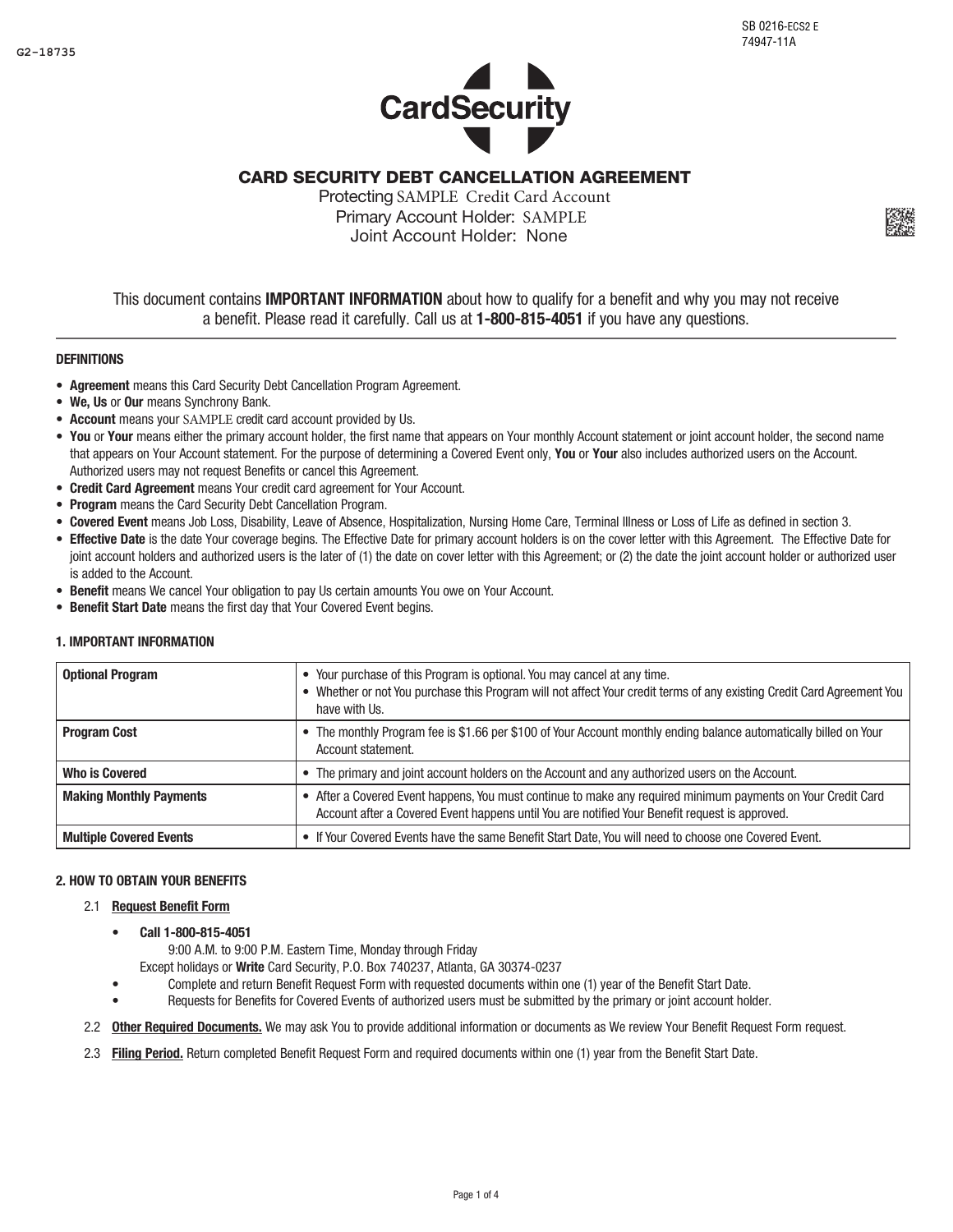## 3. COVERED EVENTS

## Please read about each of the Covered Events and the exclusions.

## 3.1 Job Loss, Leave of Absence and Disability

"Job Loss" means You lose Your Full-Time job because of one of the following:

- (a) a general strike;
- (b) a layoff for You;
- (c) a unionized labor dispute;
- (d) a lockout; or
- (e) You are terminated.

Subject to Excluded Reasons listed below.

"Leave of Absence" means that You are on an unpaid employer approved leave from a Full-Time job. Subject to Excluded Reasons listed below.

"Full-Time" means that You work at least 30 hours per week as a permanent non seasonal employee.

## To obtain a Job Loss or Leave of Absence Benefit:

(a) The Benefit Start Date of Your Job Loss or Leave of Absence must be 30 days after Your enrollment Effective Date.

**Excluded Reasons.** You cannot obtain a Job Loss or Leave of Absence Benefit if You:

- (a) Are self-employed;
- (b) Are employed by a member of Your immediate family or household;
- (c) Quit Your job or retire;
- (d) Are fired due to misconduct;
- (e) Lose Your job because Your employment contract ends;
- (f) Are seasonally employed;
- (g) Keep Your job but Your work hours are reduced; or
- (h) Have a Benefit Start Date within thirty (30) days of Your enrollment Effective Date.

"Disability" means that due to sickness or injury:

- (a) You are unable to perform normal daily activities; and
- (b) You require the care of a doctor.

Subject to Excluded Reasons listed below.

#### To obtain a Disability Benefit:

- (a) The Benefit Start Date of Your Disability must be after Your Effective Date; and
- (b) You must be under the care of a doctor.

## Cancellation amount for Job Loss, Leave of Absence and Disability Covered Events:

- After the Benefit Start Date, Your minimum payment shown on the first billing statement after Your Benefit Start Date is cancelled.
- After 30 days in a row of the Covered Event, Your minimum payment shown on the second billing statement after Your Benefit Start Date is cancelled.
- After another 30 days or 60 days total in a row of the Covered Event, Your minimum payment shown on the third statement after Your Benefit Start Date is cancelled.
- After another 30 days or 90 days total in a row of the Covered Event, Your full Account balance is cancelled, as of the Benefit Start Date minus any payments already cancelled for this Covered Event.
- The total amount cancelled will not exceed the amount You owed on Your Benefit Start Date, up to a maximum of \$10,000.
- 3.2 End of Self-Employment or Contract Employment or Reduction of Hours
	- • "End of Self-Employment or Contract Employment or Reduction of Hours" means that Your job working for Yourself or a member of Your immediate family ends or terminates, You lose Your job because Your employment contract ends or Your monthly work hours are reduced by at least 20 percent. Your job may be full time or part time or seasonal.

#### To obtain an End of Self-Employment or Contract Employment or Reduction of Hours Benefit:

The Benefit Start Date of Your End of Self-Employment or Contract Employment or Reduction of Hours must be 30 days after Your enrollment Effective Date.

## Cancellation amount for End of Self-Employment or Contract Employment or Reduction of Hours Covered Event:

- After a Covered Event. Your **minimum payment** shown on the first billing statement after Your Benefit Start Date is cancelled.
- Your minimum payments will continue to be cancelled while the Covered Event lasts up to a maximum of six (6) minimum payments in total.
- The total amount cancelled will not exceed \$10,000.

# 3.3 Hospitalization and Nursing Home Care

- "Hospitalization and Nursing Home Care" means that You are admitted to a Hospital or a Nursing Home while under the care of a doctor, subject to Excluded Reasons listed below.
- A "Hospital or Nursing Home" is a licensed medical facility in the U.S.

## To obtain a Hospitalization or Nursing Home Care Program Benefit:

You must be under a doctor's care.

#### Cancellation Amount for Hospitalization and Nursing Home Care:

- After Your Covered Event begins, Your minimum payment shown on the first billing statement after Your Benefit Start Date is cancelled.
- If You remain in a Hospital or Nursing Home for 7 nights in a row as a result of the Covered Event, Your full Account **balance** is cancelled as of the Benefit Start Date minus any payments already cancelled.
- The total amount cancelled will not exceed the amount You owed on Your Benefit Start Date, up to a maximum of \$10,000.

# 3.4 Terminal Medical Condition or Loss of Life

- "Terminal Medical Condition" means a doctor has diagnosed You with a medical condition that is expected to cause Your death in six (6) months or less.
- "Loss of Life" means You pass away.

#### To obtain a Terminal Medical Condition or Loss of Life Benefit:

- (a) The Benefit Start Date of Your Terminal Medical Condition or Loss of Life must be after Your Effective Date; and
- (b) You must be under a doctor's care for Terminal Medical Condition.

# Cancellation Amount for Terminal Medical Condition or Loss of Life Protection.

• The Program **cancels the full Account balance**, up to \$10,000, as of the Benefit Start Date of Your Terminal Medical Condition diagnosis or Your Loss of Life.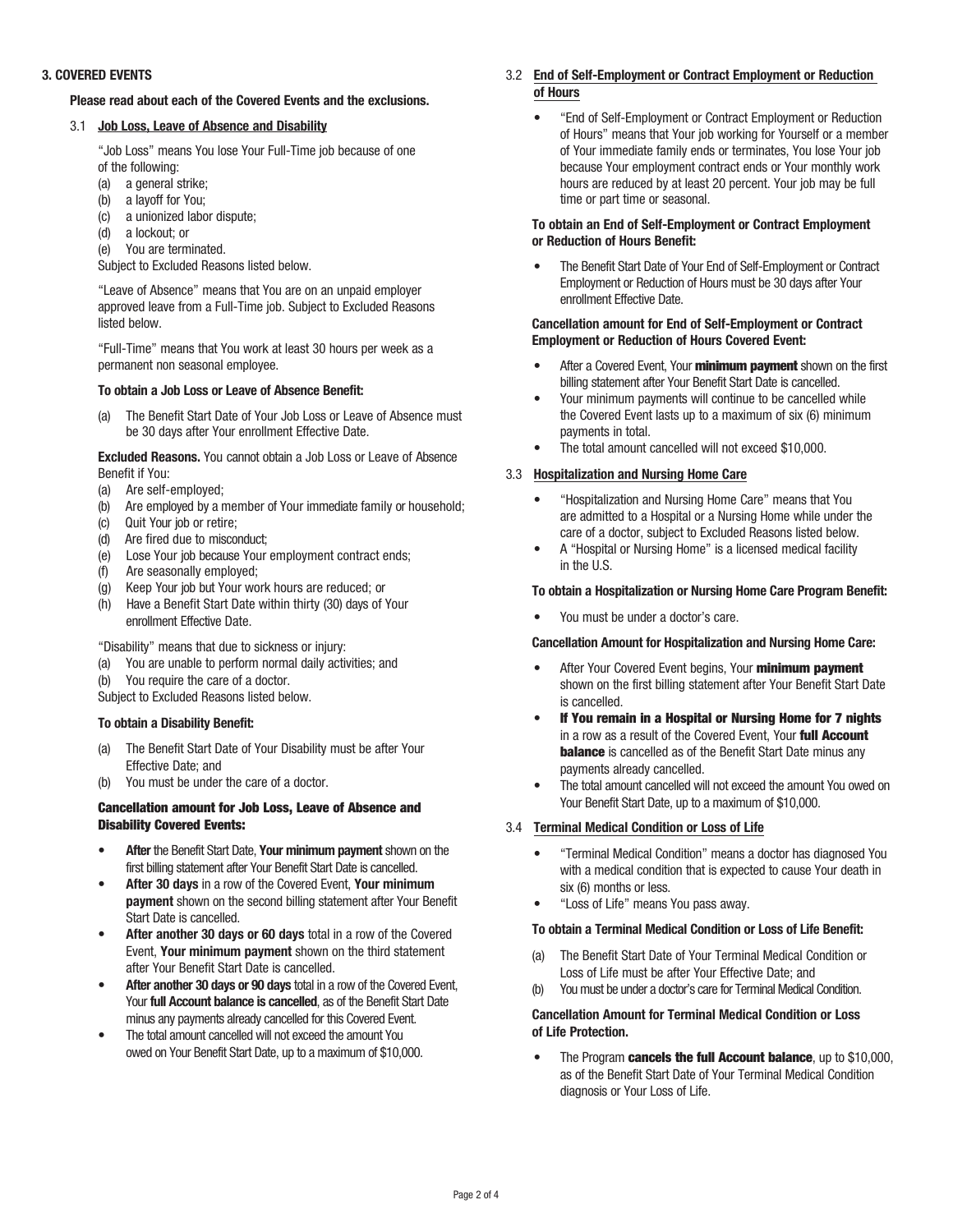## 4.0 END OF THIS AGREEMENT

# 4.1 Reasons Agreement May End

- i. We may end this Agreement at any time by giving You written notice at the last address We have for You on record.
- ii. This Agreement will end automatically without notice, if: (a) You do not make any part of the required minimum payment on Your Account for three (3) billing periods in a row;
	- (b) You file for bankruptcy; or
	- (c) Your Account has been closed for additional purchases and You have repaid any Account balance.
- iii. We may also end this Agreement by written notice if You submit a fraudulent Benefits request.
- iv. If You cancel this Agreement.
- 4.2 Re-Enrollment. If this Agreement is ended, You will not be able to take part in the Program again unless You submit a new enrollment request and We approve it.

# 5.0 MISCELLANEOUS

- 5.1 Medical Records. You agree that We have the right, at Our own cost, to look at the primary and joint account holder's, or authorized user's, as applicable, medical records in connection with any request for a Benefit for Disability, Nursing Home Care, Hospitalization or Terminal Medical Condition. We will not enforce this right any more than is allowed by the applicable laws.
- 5.2 Eligible Doctors. Any requirement about a doctor must be met by a doctor of medicine or osteopathy licensed in the U.S. The doctor cannot be Yourself or a member of Your immediate family.

# FREQUENTLY ASKED QUESTIONS

# When does my protection begin?

- Disability, Hospitalization, Nursing Home Care, Terminal Medical Condition and Loss of Life protection begins on the enrollment Effective Date.
- Job loss, leave of absence and end of self-employment or contract employment or reduction of hours protection begins 30 days **after** the effective date.

# What if I am already disabled or unemployed when I enroll?

You will NOT qualify for a benefit for any disability or job loss that exists when you enroll in Card Security.

#### What if I am self-employed, work part-time or my hours are reduced?

- You will NOT qualify for a benefit for job loss or leave of absence.
- You may qualify for cancellation of up to 6 minimum payments for end of self-employment or contract employment or reduction of hours.

# Do I have to be working to qualify for a disability benefit?

No, you do not have to be working to qualify for a disability benefit. You may qualify if:

(a) You are unable to perform your normal daily activities; and (b) You are under the care of a doctor.

# What is the cancellation policy?

• You can cancel at any time. If you cancel this within 90 days of the enrollment Effective Date, you will receive a full refund of any program fees you may have been charged.

- 5.3 Tax Implications. A Benefit may be taxable as income. You should contact a qualified tax advisor concerning the tax impact.
- 5.4 Waiver. We reserve the right to waive any of the requirements in this Agreement. However, if We do so, We will not be obligated to waive the same requirements in any other situation. Our waiver of any requirement will not be a waiver of any other requirement.
- 5.5 Credit Card Agreement. This Agreement is made a part of Your Credit Card Agreement. Your Credit Card Agreement remains in full force and effect. If there is a conflict between this Agreement and Your Credit Card Agreement, this Agreement will control.
- 5.6 **Change in Terms.** We may change or add to the terms of this Agreement at any time. We will provide You notice as required by law. If a change is not favorable We will provide You with notice and right to cancel before the change takes place.
- 5.7 Availability. The Program may not be available in all states.
- 5.8 Arbitration. Any Dispute and Claim Resolution provisions (including Arbitration) that may apply with respect to Your Credit Card Agreement shall also apply with respect to the Program.
- 5.9 **Assignment.** We may assign any of Our rights or obligations under this Agreement without notice to You. You may not assign any of Your rights or obligations under this Agreement.

# How do I cancel, request a benefit or have a question?

- Call 1-800-815-4051
- • 9:00 A.M. to 9:00 P.M. Eastern Time, Monday through Friday
- Except holidays; or
- • Write Card Security, P.O. Box 740237, Atlanta, GA 30374-0237

# What is the cost?

- The cost is \$1.66 for each \$100 of monthly ending balance.
- The monthly program fee will be billed on your credit card statement.
- Your fee will vary from month to month as your ending balance changes.

#### FEE EXAMPLE:

| Monthly ending balance:               | \$500.00 |
|---------------------------------------|----------|
| Monthly Fee:                          | \$8.30   |
| calculation (500/100) x $1.66 = 8.30$ |          |

#### Can I continue to use my account after a covered event happens?

Yes, you must continue to make any required minimum payments on your credit card account after a covered event happens until your benefit is approved. New purchases made after a covered event happens will not be included in the cancellation benefit.